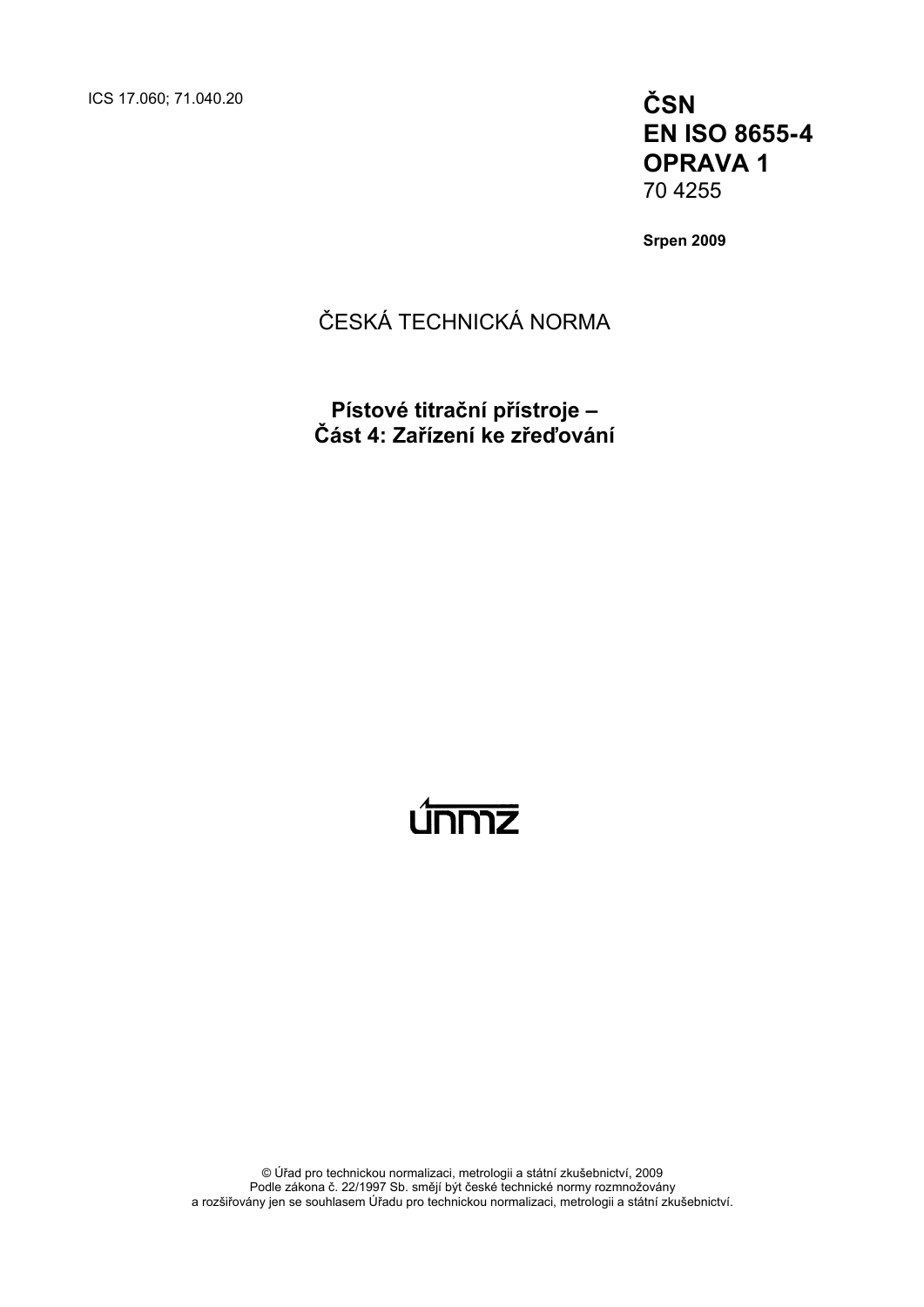ČSN EN ISO 8655- 4 Opr. 1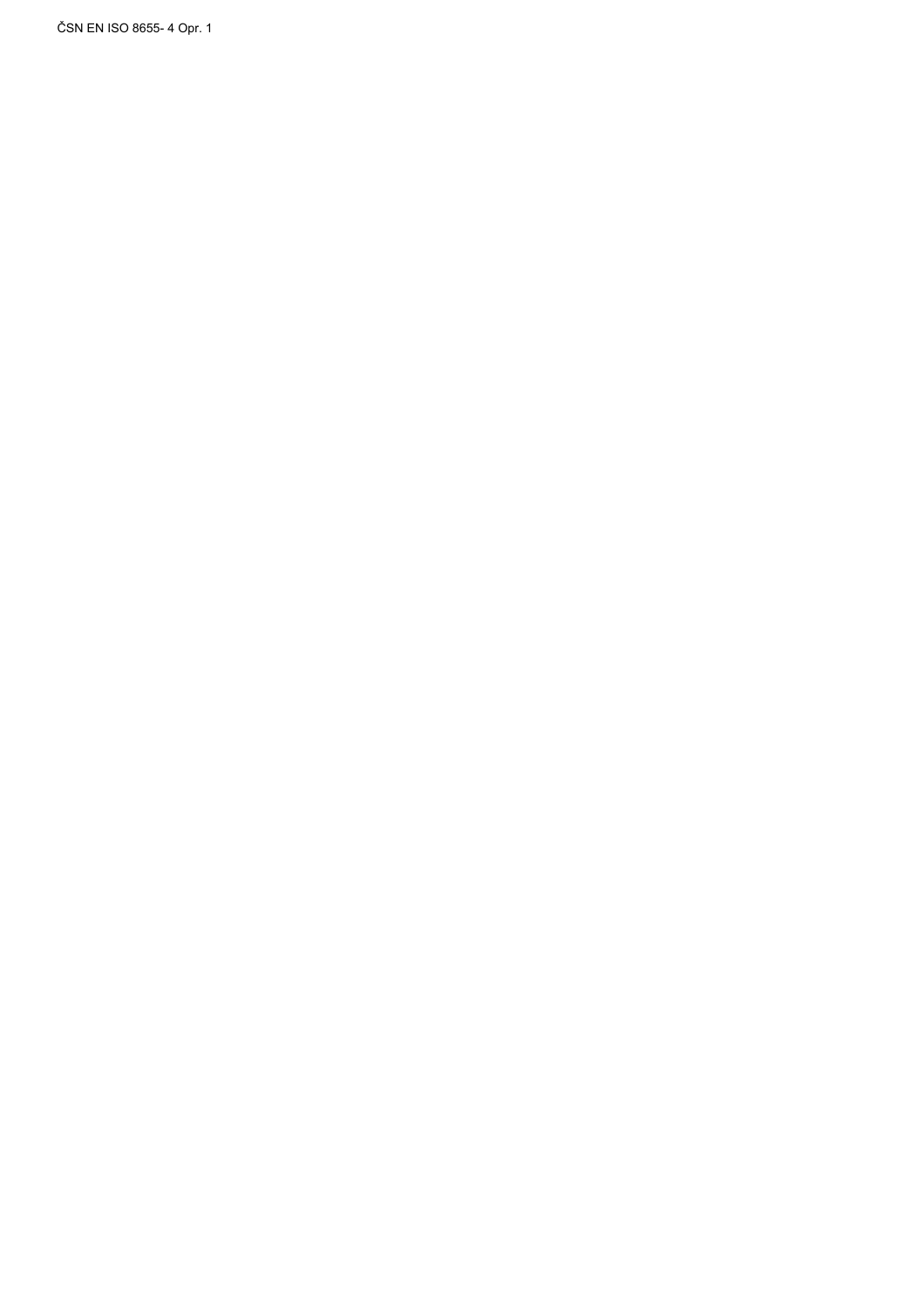### EUROPEAN STANDARD

# **EN ISO 8655-4:2002/AC**

NORME EUROPÉENNE

## EUROPÄISCHE NORM

 February 2009 Février 2009 Februar 2009

**ICS** 17.060

English version Version Française Deutsche Fassung

 Piston-operated volumetric apparatus - Part 4: Dilutors (ISO 8655- 4:2002/Cor 1:2008)

Appareils volumétriques à piston - Partie 4: Diluteurs (ISO 8655-4:2002/Cor 1:2008)

 Volumenmessgeräte mit Hubkolben - Teil 4: Dilutoren (ISO 8655-4:2002/Cor 1:2008)

This corrigendum becomes effective on 18 February 2009 for incorporation in the three official language versions of the EN.

Ce corrigendum prendra effet le 18 février 2009 pour incorporation dans les trois versions linguistiques officielles de la EN.

Die Berichtigung tritt am 18.Februar 2009 zur Einarbeitung in die drei offiziellen Sprachfassungen der EN in Kraft.



EUROPEAN COMMITTEE FOR STANDARDIZATION COMITÉ EUROPÉEN DE NORMALISATION EUROPÄISCHES KOMITEE FÜR NORMUNG

**Management Centre: Avenue Marnix 17, B-1000 Brussels** 

© 2009 CEN All rights of exploitation in any form and by any means reserved worldwide for CEN national Members. Tous droits d'exploitation sous quelque forme et de quelque manière que ce soit réservés dans le monde entier aux membres nationaux du CEN. Alle Rechte der Verwertung, gleich in welcher Form und in welchem Verfahren, sind weltweit den nationalen Mitgliedern

von CEN vorbehalten.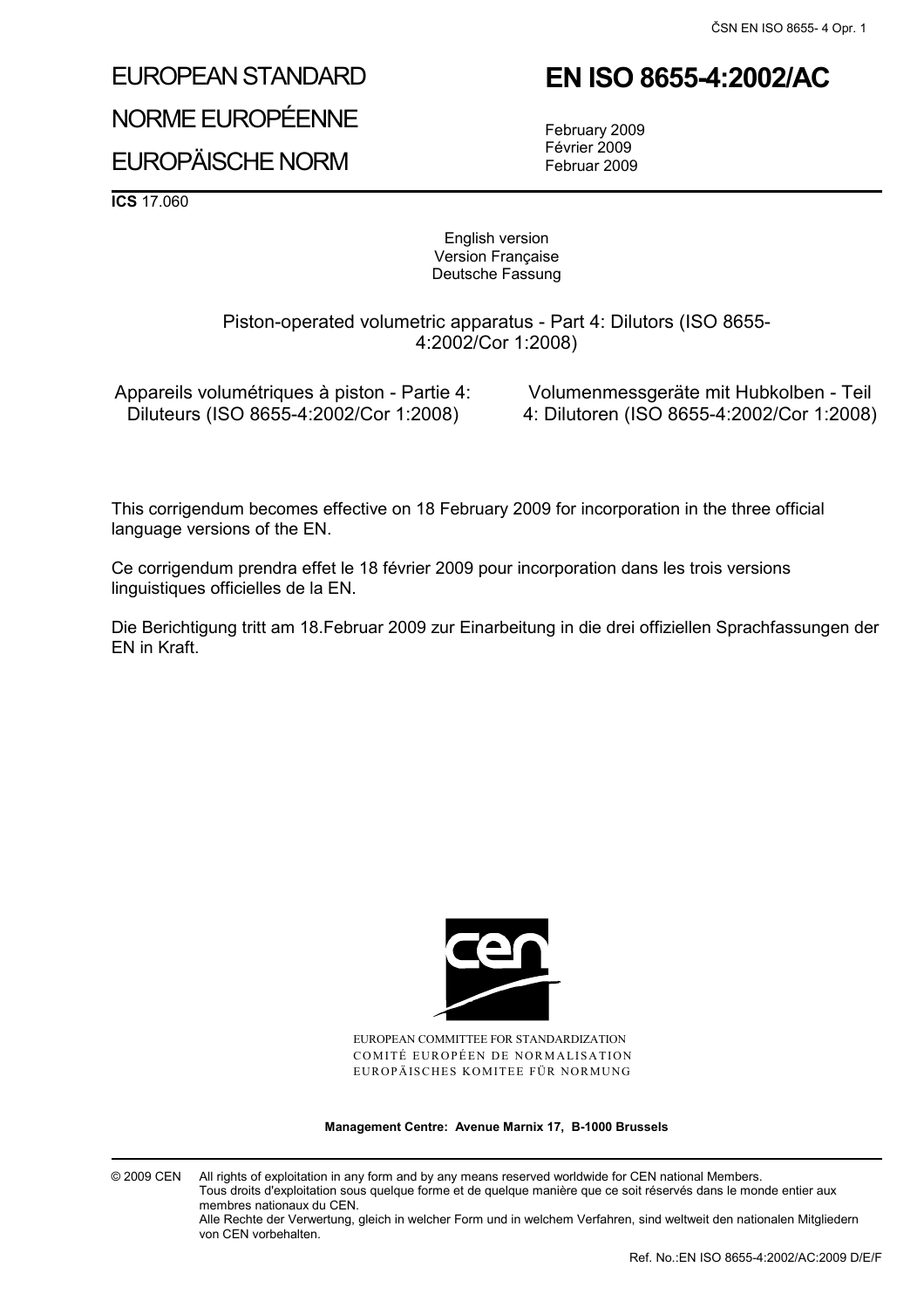ČSN EN ISO 8655- 4 Opr. 1

### **EN ISO 8655-4:2002/AC:2009 (E)**

### **Endorsement notice**

The text of ISO 8655-4:2002/Cor.1:2008 has been approved by CEN as a European Corrigendum without any modification.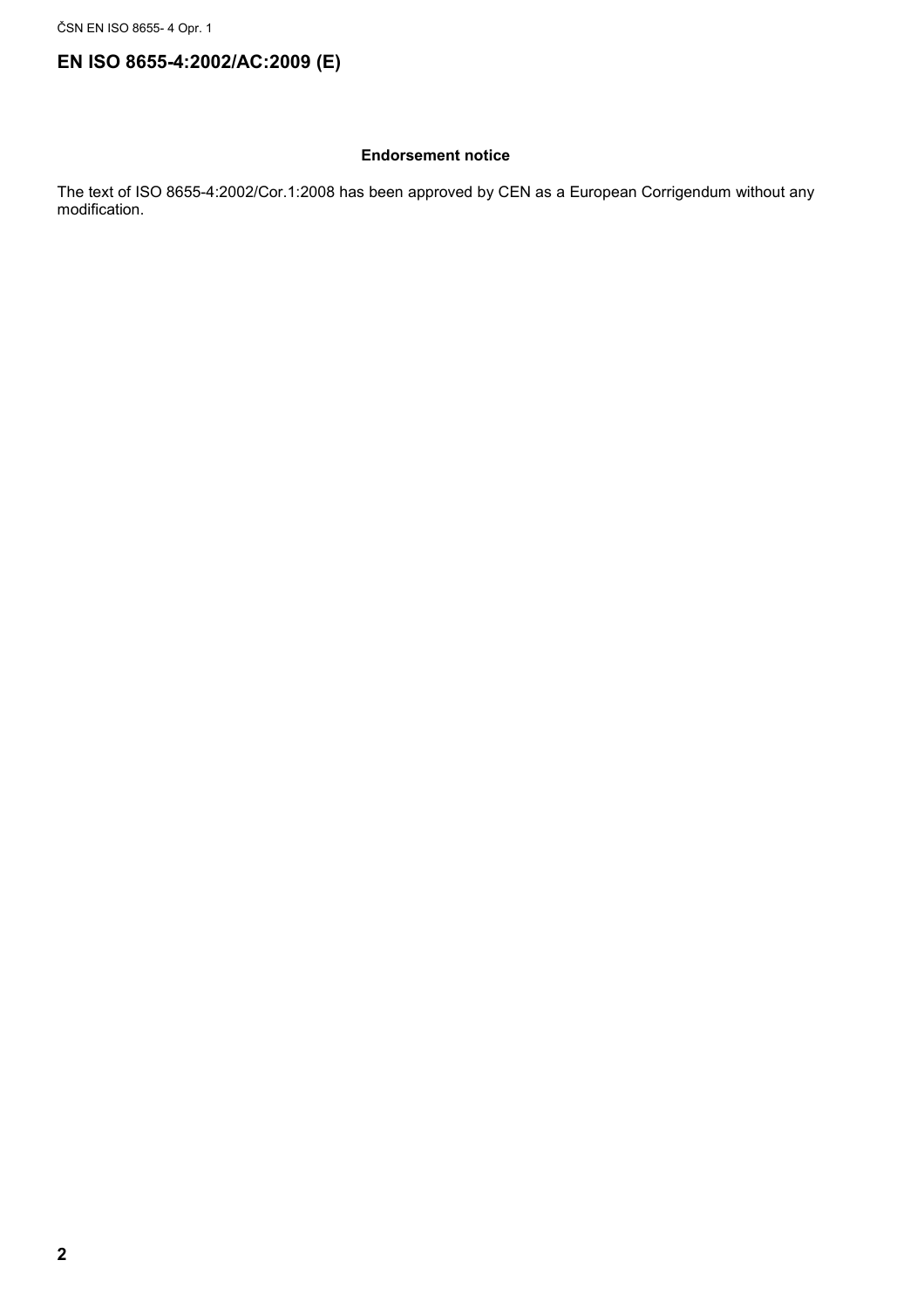

### **INTERNATIONAL STANDARD ISO 8655-4:2002**  TECHNICAL CORRIGENDUM 1

Published 2008-12-15

INTERNATIONAL ORGANIZATION FOR STANDARDIZATION • МЕЖДУНАРОДНАЯ ОРГАНИЗАЦИЯ ПО СТАНДАРТИЗАЦИИ • ORGANISATION INTERNATIONALE DE NORMALISATION

## **Piston-operated volumetric apparatus —**

Part 4: **Dilutors** 

### TECHNICAL CORRIGENDUM 1

*Appareils volumétriques à piston — Partie 4: Diluteurs RECTIFICATIF TECHNIQUE 1*

Technical Corrigendum 1 to ISO 8655-4:2002 was prepared by Technical Committee ISO/TC 48, *Laboratory equipment*, Subcommittee SC 6, *Laboratory and volumetric ware*.

*Page iv, Foreword* 

Add the following part to the list of parts:

⎯ *Part 7: Non-gravimetric methods for the assessment of equipment performance* 

L

Delete "The following part is under preparation:" and the former title of part 7.

*Page 1, Scope* 

In the note, replace the third sentence with the following:

"Alternative test methods such as photometric and titrimetric methods are given in ISO 8655-7."

©ISO 2008 – All rights reserved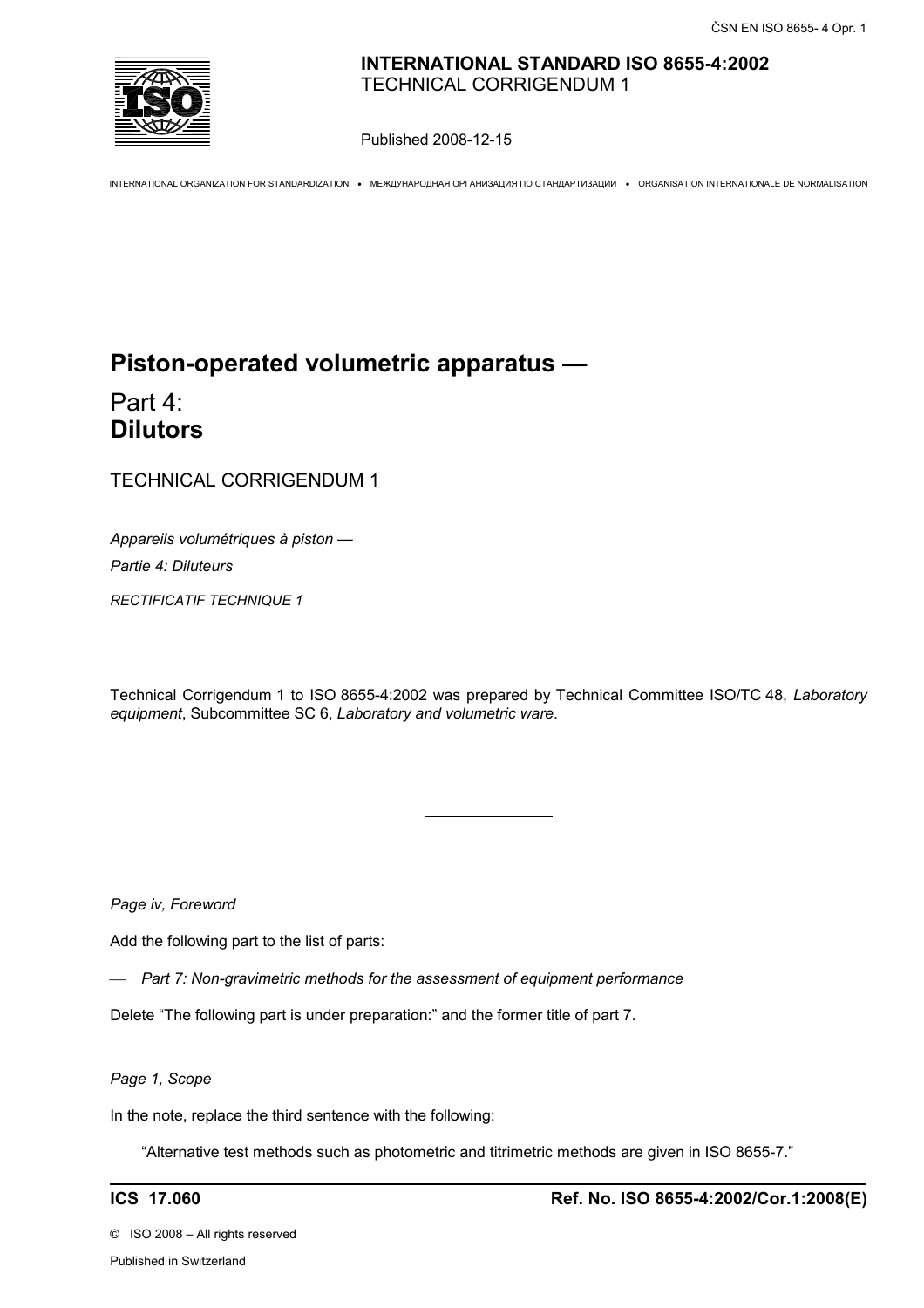### **ISO 8655-4:2002/Cor.1:2008(E)**

#### *Page 2, 5.1*

Add the following paragraph at the end of the subclause:

"When a dilutor is required for use in a country which has adopted a standard reference temperature of 27 °C (the alternative recommended for tropical use), this figure shall be substituted for 20 °C."

#### *Page 4, Clause 7*

In list item a), replace "(20 °C)" with "(20 °C or 27 °C)" to give the following:

a) adjustment of sample and diluent channel (Ex or In) and reference temperature (20 °C or 27 °C);

#### *Page 5, Clause 8*

In list item f), replace "20 °C" with "20 °C" or "27 °C" to give the following:

f) abbreviation for the adjustment and the reference temperature "20 °C" or "27 °C";